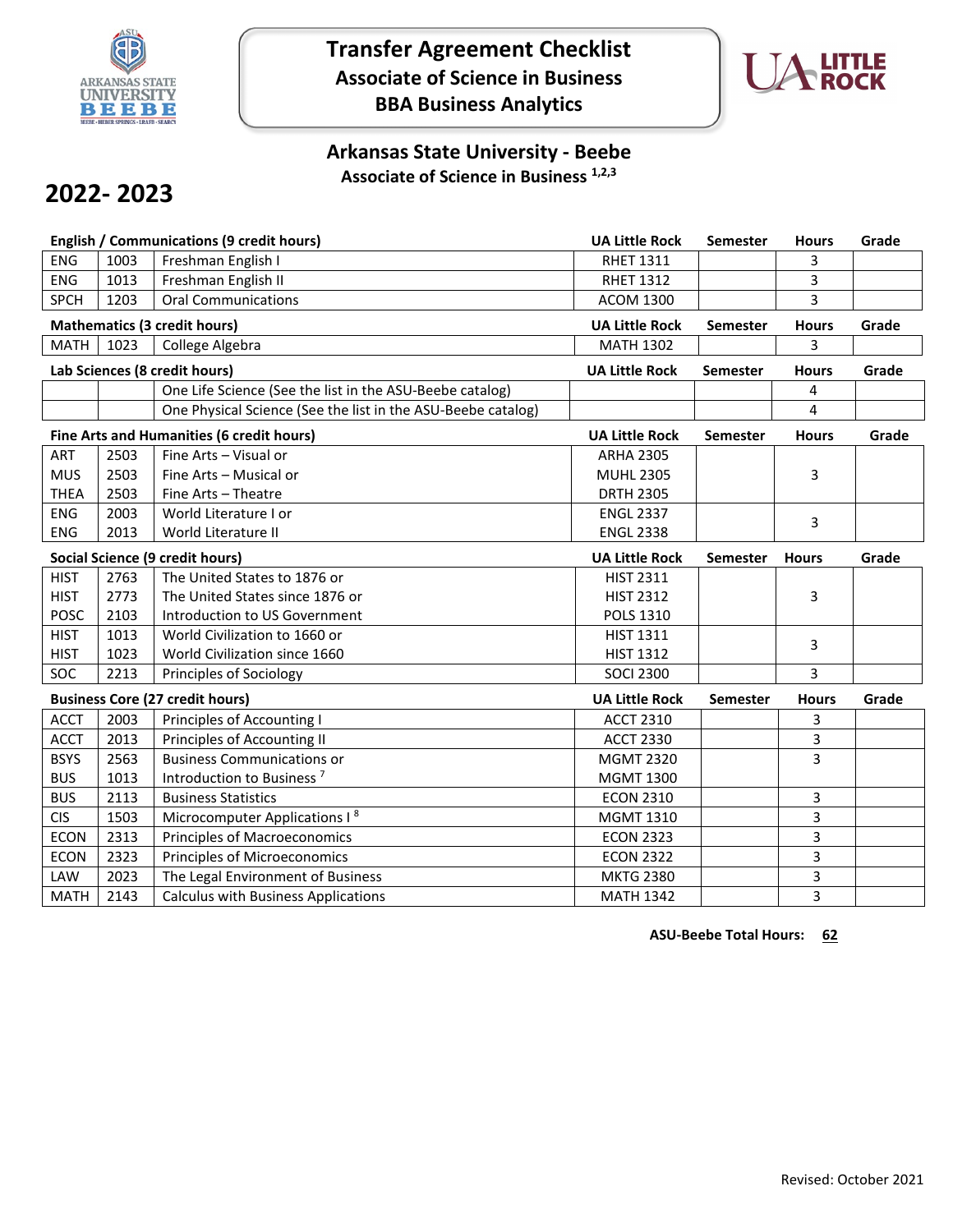

**2022- 2023**



## **University of Arkansas at Little Rock**

## **Bachelor of Business Administration – Business Analytics4**

| <b>Professional Business Courses (28 credit hours)</b> | Semester Hours | Grade |
|--------------------------------------------------------|----------------|-------|

| <b>BSAD</b> | 2010/4010 | Career Catalyst <sup>6</sup>                   | 0 |  |
|-------------|-----------|------------------------------------------------|---|--|
| <b>BSAD</b> | 3100      | <b>Business Professionalism</b>                |   |  |
| <b>BINS</b> | 3305      | <b>Information Systems for Decision Making</b> |   |  |
| <b>BINS</b> | 3352      | Data Analysis and Visualization                |   |  |
| <b>BINS</b> | 3380      | <b>Business Communication</b>                  |   |  |
| <b>ECON</b> | 3355      | <b>Quantitative Business Analysis</b>          |   |  |
| <b>FINC</b> | 3310      | <b>Business Finance</b>                        | 3 |  |
| <b>MGMT</b> | 3300      | Principles of Management                       |   |  |
| <b>MGMT</b> | 3304      | <b>Operations Management</b>                   |   |  |
| <b>MGMT</b> | 4380      | <b>Business Strategy (Capstone Course)</b>     | 3 |  |
| <b>MKTG</b> | 3350      | <b>Principles of Marketing</b>                 |   |  |

| <b>Business Analytics Major Requirements (21 credit hours)</b> |      | <b>Semester</b>                               | <b>Hours</b> | Grade |  |
|----------------------------------------------------------------|------|-----------------------------------------------|--------------|-------|--|
| <b>BINS</b>                                                    | 4312 | <b>Object-Oriented Programming</b>            |              |       |  |
| <b>BINS</b>                                                    | 4351 | Data Analysis and Reporting                   |              |       |  |
| <b>BINS</b>                                                    | 4352 | <b>Big Data Analytics Tools</b>               |              |       |  |
| <b>BINS</b>                                                    | 4360 | <b>Business Analytics Project Development</b> |              |       |  |
| <b>FINC</b>                                                    | 4355 | Predictive Data Analysis                      |              |       |  |
| <b>MKTG</b>                                                    | 4310 | <b>Marketing Research</b>                     |              |       |  |
| <b>ACOM</b>                                                    | 3320 | <b>Persuasive Presentations</b>               |              |       |  |

### **Business Analytics Electives (9 credit hours) Semester Hours Grade**

|             |      | pusiliess Alialvuus Lietuves (9 tiediu lipuls) | JEIIIEJLEI | ,,,,,, | ulauc |
|-------------|------|------------------------------------------------|------------|--------|-------|
| <b>BINS</b> | 3392 | Cooperative Education                          |            |        |       |
| <b>BINS</b> | 4309 | Seminar: Special Topics in CIS/MIS             |            |        |       |
| <b>BINS</b> | 4350 | <b>Business Database Management Systems</b>    |            |        |       |
| <b>BINS</b> | 4394 | Internship                                     |            |        |       |
| <b>MGMT</b> | 4304 | Supply Chain Management                        |            |        |       |
| <b>MGMT</b> | 4367 | Human Resources Analytics and Metrics          |            | 9      |       |
| <b>MKTG</b> | 3385 | <b>Consumer Analysis and Behavior</b>          |            |        |       |
| <b>MKTG</b> | 4316 | Digital Marketing                              |            |        |       |
| <b>ECON</b> | 4350 | <b>Applied Econometrics</b>                    |            |        |       |
| <b>FINC</b> | 4350 | <b>Financial Behavior and Modeling</b>         |            |        |       |
| <b>IFSC</b> | 4345 | <b>Information Visualization</b>               |            |        |       |

| Unrestricted Electives (6 credit hours) |  | Semester                                                                      | <b>Hours</b> | Grade |  |
|-----------------------------------------|--|-------------------------------------------------------------------------------|--------------|-------|--|
|                                         |  | Remaining hours, if any to reach 120 minimum hours (at least 45 hours must be |              |       |  |
|                                         |  | upper-level, and 12 hours of that upper-level coursework must be outside of   |              |       |  |
|                                         |  | the major program                                                             |              |       |  |

### **UA Little Rock Total Hours: 58**

### Total Hours: 120<sup>5</sup>

1 See your advisor at Arkansas State University-Beebe for degree and graduation information.

<sup>2</sup> UA Little Rock transfer course designations are either guaranteed by ACTS (acts.adhe.edu) or have been approved as a substitution by UA Little Rock. Unless otherwise noted, courses for which no UA Little Rock equivalent course is listed would transfer in as elective credit.